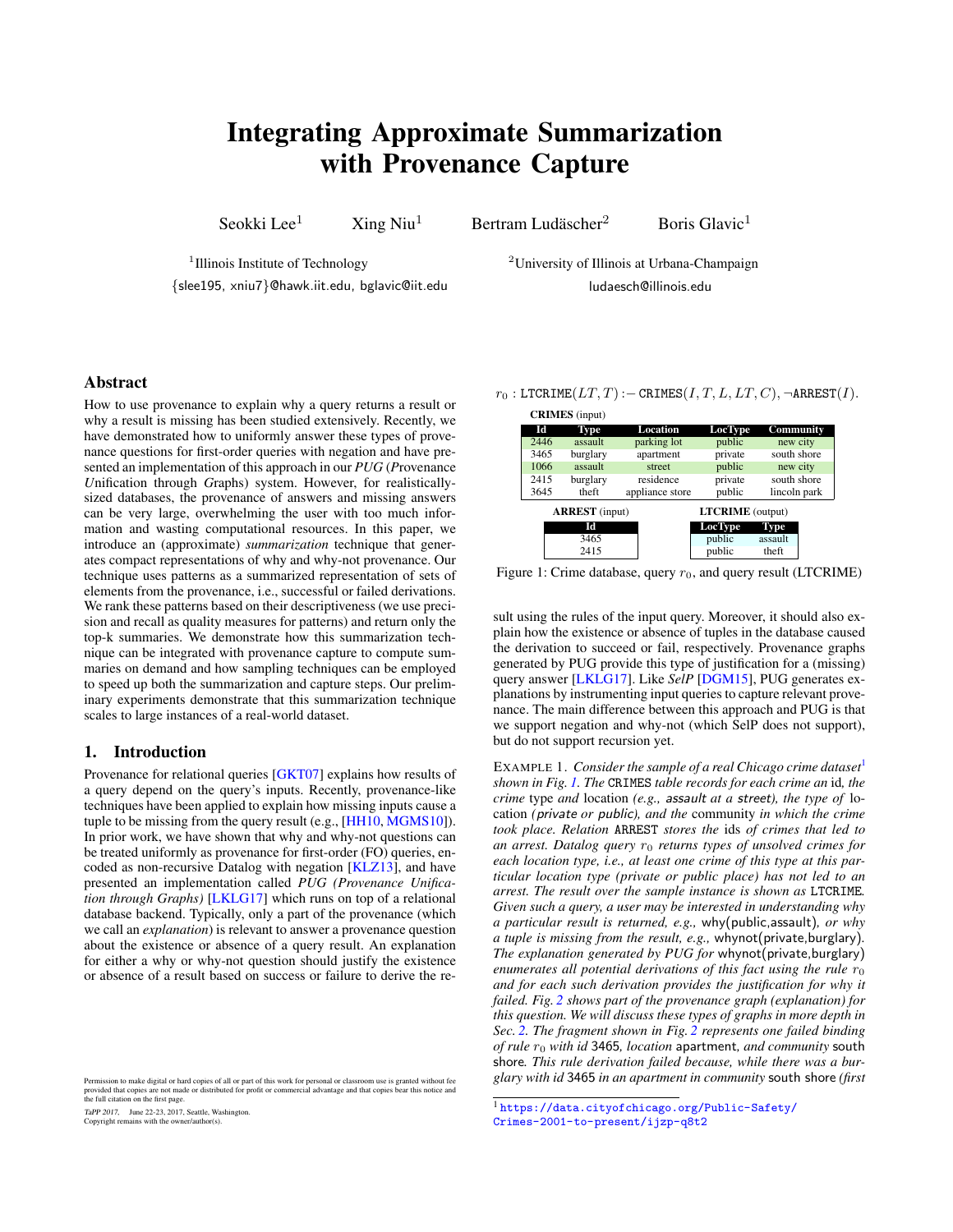<span id="page-1-0"></span>

Figure 2: Partial provenance graph explaining (private, burglary)

*goal succeeds), the offender was arrested (goal*  $\neg$  ARREST(3465) *failed).*

Summarizing Provenance. While explanations are useful for limiting the scope of provenance to a (missing) result of interest, the resulting provenance graphs may still be very large, in particular for missing answers where we have to enumerate all potential ways of how a result could have been derived and for each such alternative have to explain why it failed. For instance, even for the toy example from Fig. [1,](#page-0-1) the full provenance graph for whynot(private,burglary) already contains 75 failed rule derivations corresponding to all combinations of ids, locations, and communities (5 · 5 · 3). For the full dataset of  $\sim 8$ million records, there are ∼ 71 million failed derivations. However, if we also take into account that the full dataset contains additional attributes that we have not shown here, then there are  $\sim$  3.3 ·  $10^{42}$  such failed derivations. Motivated by this problem, we present an extension of PUG which summarizes provenance graphs to create compact, human-readable explanations. The need for compressing provenance to reduce its size has been recognized early-on, e.g., [\[ABML09,](#page-5-6) [CJR08,](#page-5-7) [OZ11\]](#page-5-8). However, the compressed representations produced by these approaches are often not semantically meaningful to a human. More closely related to our work are techniques for generating higher-level ex-planations for binary outcomes [\[EGAG](#page-5-9)<sup>+</sup>14, [WDM15\]](#page-5-10), missing answers [\[tCCST15\]](#page-5-11), or query results [\[RS14,](#page-5-12) [WM13,](#page-5-13) [ADDM14\]](#page-5-14) as well as methods for summarizing data or general annotations which may or may not encode provenance information [\[XE14\]](#page-5-15). Some approaches use ontologies [\[tCCST15,](#page-5-11) [WDM15\]](#page-5-10) or logical constraints  $[RS14, EGAG<sup>+</sup>14, WM13]$  $[RS14, EGAG<sup>+</sup>14, WM13]$  $[RS14, EGAG<sup>+</sup>14, WM13]$  $[RS14, EGAG<sup>+</sup>14, WM13]$  $[RS14, EGAG<sup>+</sup>14, WM13]$  to derive semantically meaningful and compact representations of a set of tuples to be described. Sometimes such constraints are represented as queries or tuple patterns with placeholders. For instance, if a geographical taxonomy is available then the set of all cities in Illinois (probably 100s or 1000s) can be compactly represented using a single concept IllinoisCity from the taxonomy. The use of constraints to compactly represent large or even infinite database instances has a long tradition [\[ILJ84,](#page-5-16) [KLP00\]](#page-5-17) and these techniques have been adopted to compactly explain missing answers [\[HH10,](#page-5-1) [RKL14\]](#page-5-18). However, the compactness of these representations comes at the cost of computational intractability. Similar to some of these approaches, we also use patterns that encode constraints to summarize provenance.

EXAMPLE 2. *We produce* summarized explanations *by concisely encoding sets of nodes in provenance graphs as* pattern nodes*. The label of a pattern node contains a mix of constants and variables (placeholders). A pattern node* p *represents all nodes that can be derived from* p *by substituting suitable constants for* p*'s variables. A summary for* whynot(private,burglary) *is shown in Fig. [3.](#page-1-1) The graph contains a pattern node*  $p_1 = r_0$  *(private, burglary, I, L, south* shore) where I and L are placeholders. Thus,  $p_1$  represents all *nodes*  $r_0$ (private, burglary,  $c_1$ ,  $c_2$ , southshore) *for any crime id*  $c_1$ *and location*  $c_2$ *. Using provenance graphs with pattern nodes, we can compactly represent large explanations. Note that some of the nodes represented by a pattern node may not belong to an explanation. We will address this potential issue in Sec. [3.](#page-2-1)*

<span id="page-1-1"></span>

Figure 3: Summarized explanation for why-not (private,burglary)

The summarization technique described in the example above is similar to the pattern-based techniques from related work that we have mentioned above. It produces semantically meaningful summaries and can reduce the size of provenance significantly as long as the data has inherent hierarchical structure that can be exploited. Importantly, many datasets exhibit this type of hierarchical structure. Typical examples are geographical data (countries consist of states which contain cities and cities contain communities), temporal data (e.g., a year consists of 12 months), product data (products belong to categories), and biological datasets (e.g., species belong to families). In this work, we assume that the structure is explicitly represented in the data, e.g., temporal data should be represented using separate fields for separate levels of the time taxonomy. An interesting avenue for future work is how to automatically extract hierarchy information from data when it is not explicitly represented. Even if the data exhibits structure that we can exploit, summarization has to balance conflicting goals. Ideally, we want *summarized explanations* to be *concise* (small provenance graphs), *correct* (the patterns only cover provenance), and *complete* (the summary covers the full provenance). Not surprisingly, this is often not possible. For instance, we can trivially achieve completeness and correctness by returning the full explanation for a user question, but this completely abandons conciseness. We decided to implement a solution which ranks of candidate pattern rule nodes based on a combined score derived from their relative completeness and correctness. Given a provenance question, we return a single summarized explanation that consists of the top-k rule pattern nodes according to this ranking and directly connected goal and tuple nodes. Thus, we guarantee conciseness by bounding the size of summarized explanations. In Sec. [3,](#page-2-1) we discuss pattern-based summary model, pattern candidate generation, and ranking.

Approximate Summarization with Sampling. Using summarization, we can address the usability issues of large provenance graphs. However, producing a full provenance graph for a user question as input for summarization is computationally infeasible. No matter how efficient provenance capture is, generating graphs with  $10^{42}$  nodes is not practical. To be able to generate provenancebased explanations over realistically-sized databases, we introduce sampling techniques that are applied during provenance capture. Our preliminary experimental evaluation shows that our sampling method only introduces a small amount of error into the measures that we use for ranking. We leave a rigorous probabilistic analysis of error bounds for future work.

Contributions. To the best of our knowledge, we are the first to address both the usability and computational challenges of why and why-not provenance by producing semantically meaningful summaries based on approximate provenance generated by integrating sampling into provenance capture. Specifically, we make the following contributions:

- We use patterns to generate semantically meaningful summarized explanations for both why and why-not questions
- We integrate provenance capture with summarization
- We employ sampling during provenance capture to avoid having to pay the price of materializing full provenance as the input to summarization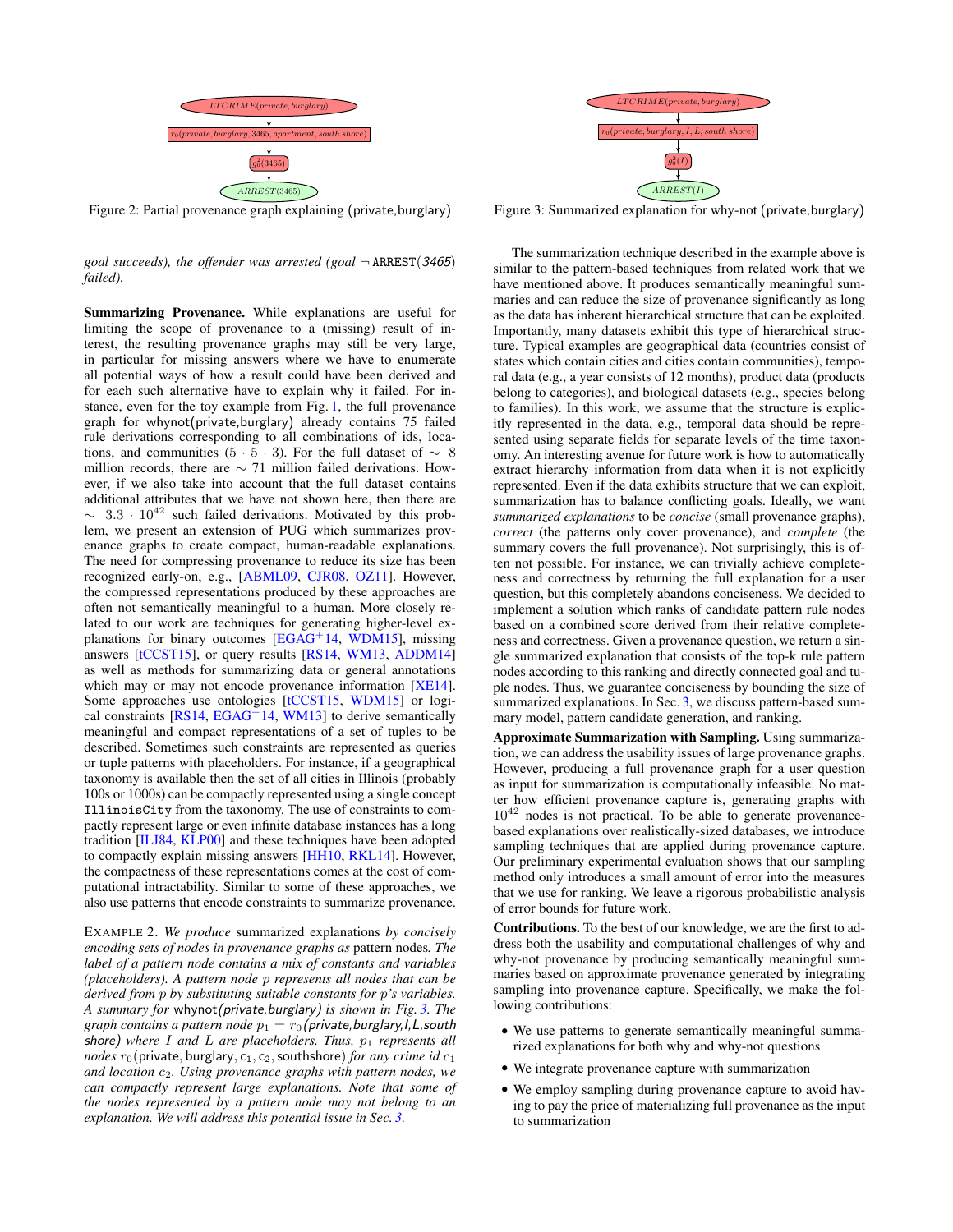# <span id="page-2-0"></span>2. PUG (Provenance Unification through Graphs)

Our PUG system [\[LKLG17\]](#page-5-4) computes the explanation for user's provenance question about the existence or absence of a query result as a provenance  $graph<sup>2</sup>$  $graph<sup>2</sup>$  $graph<sup>2</sup>$  that encodes how successful and failed derivations of a fact using an input query's rules have lead to the existence or absence of the result. Furthermore, for each rule derivation included in an explanation, these graphs provide the justification for why it succeeded (all its goals evaluated to true) or failed (some of its goals evaluated to false).

Rule Derivations. PUG generates provenance graphs based on derivations of the rules of a query Q. A rule derivation is the result of applying a valuation, a mapping from the variables of a rule  $r$  to constants. Let  $\bar{c}$  be a list of constants, one for each variable of a rule r. We use  $r(\bar{c})$  to denote the derivation that assigns  $c_i$  to variable  $X_i$  in rule r. Note that we order variables by the position of their first occurrence in the rule, e.g., the variable order for  $r_0$  (Fig. [1\)](#page-0-1) is  $(LT, T, I, L, C)$ . For a given database instance D, a rule derivation is successful if  $D \models r(\bar{c})$ , i.e., the goals of the rule evaluate to true given the database D. For failed rule derivations, we are interested in which goals are failed and, thus, justify the failure. Therefore, we associate a rule derivation with a list  $\bar{q}$  of boolean values indicating for each goal whether it succeeds or not.

DEFINITION 1 (Annotated Rule Derivation). *Let* D *be a database,*

 $Q(\overline{x_h})$  :−  $R_1(\overline{x_1}), \ldots, R_m(\overline{x_m}), \neg R_{m+1}(\overline{x_{m+1}}), \ldots, \neg R_n(\overline{x_n})$ 

*be a Datalog rule and*  $\overline{x} = \bigcup_{i=1}^{n} \overline{x_i}$ . An annotated rule derivation *is a pair of a list*  $\overline{c}$  *of constants with the same arity as*  $\overline{x}$  *and a list*  $\bar{g} = (g_1, \ldots, g_n)$  *with*  $g_i \in \{T, F\}$  *such that* 

$$
g_i = \begin{cases} T & \text{if } i \leq m \land D \models R_i(\overline{c_i}) \text{ or } i > m \land D \not\models R_i(\overline{c_i}) \\ F & \text{otherwise} \end{cases}
$$

*Here*  $\overline{c_i}$  *denotes the constants from*  $\overline{c}$  *that correspond to*  $\overline{x_i}$ *.* 

In the following, we will use  $r(\bar{c}) - (\bar{q})$  to denote an annotated derivation of rule r with constants  $\bar{c}$  and boolean goal indicators  $\bar{g}$ . Furthermore, we use  $\mathcal{A}(Q, D, r)$  to denote all annotated derivations of rule  $r$  from  $Q$  according to  $D$ .

EXAMPLE 3. *For example, one failed annotated derivation of missing answer* (private,burglary) *is*

 $r_0$ (private, burglary, 3465, apartment, south shore) –  $(T, F)$ 

Provenance Graphs for FO-queries. As mentioned above, we employ a graph-based provenance model for first-order (FO) queries introduced in prior work [\[LKLG17\]](#page-5-4). Given a question about the existence (absence) of a result, our system generates an *explanation*, i.e., a subgraph of the full provenance graph for a query that contains only facts and rule derivations relevant for deriving (or failing to derive) the result. Our graphs consist of *rule nodes* (boxes with a rule-id and the constant arguments of a rule derivation), *goal nodes* (rounded boxes with a rule-id and the goal's position in the rule body), and *tuple nodes* (ovals). Nodes are either *green* (successful/existing) or *red* (failed/missing).

<span id="page-2-3"></span>EXAMPLE 4. *Fig. [2](#page-1-0) shows a part of the provenance graph that PUG generates to explain the missing answer* (private,burglary)*. This part corresponds to our exemplary annotated derivation. It contains the missing answer and a node representing the failed rule derivation. The failed derivation is connected to all failed goals* *(recall that in this example only the second goal failed). The node representing the failed goal* ¬ ARREST(3465) *is connected to the existing tuple* ARREST(3465) *justifying the goal's failure.*

Capturing Provenance. PUG computes the explanation (provenance graph) for a (missing) answer using a rewriting of the input Datalog query. The instrumented query that generates the explanation is translated into SQL code by the system which can then be run on a standard DBMS backend. The program constructed by this rewriting consists of two parts. First, the rules of the input query are transformed to capture annotated rule derivations relevant for explaining the (missing) answer. We refer to rules instrumented in this fashion as *firing rules*. The second part of the rewritten program generates the edge relation of the provenance graph by generating a set of edges for each annotated rule derivation. For instance, for the failed derivation used in the Example [4,](#page-2-3) we would generate the three edges shown in Fig. [2.](#page-1-0) We refer the interested reader to [\[LKLG17\]](#page-5-4) for details of this rewriting. For the purpose of this paper, the important take-away message is that the annotated rule derivations fully determine the graph to be generated. We will exploit this fact by applying summarization to sets of annotated rule derivations and, then, generate the edges of a provenance graph from these summarized rule derivations.

Size of explanations. As mentioned in the introduction, the graphs generated by PUG can be quite large. In particular, for missing answers, we have to enumerate all potential ways (rule derivations) of how the answer could have been derived and, for each such derivation, explain why it failed (enumerating the failed goals in the rule's body). Under the open world assumption, there would be infinitely many failed rule derivations. While under the closed world assumption there only exists a finite number of derivations, this number would still be very large. A typical assumption is to bound variables by the active domain  $adom(D)$ , i.e., all values that occur in some attribute(s) in the database  $D$  or occur as constants in the query. Since we can bound any of the existential variables of a Datalog rule to any value of the active domain, the number of derivations for a domain of size  $|D|$  and rule with m existential variables would be  $|D|^m$ . Note that using all values of  $adom(D)$  indistinguishably for all variables of a rule may lead to semantically meaningless derivations (e.g., using community south shore as a value for attribute Type). In PUG, we allow the user to associate a domain of values with each attribute and exclusively use values from these domains to form rule derivations [\[LKLG17\]](#page-5-4). This avoids the construction of meaningless derivations, but does not solve the size issue. For instance, the numbers given in the introduction have been calculated based on the assumption that for each attribute A the user has assigned the set of values of A as the domain of A.

#### <span id="page-2-1"></span>3. Provenance Summaries

The large size of provenance-based explanations may be overwhelming for a user even if provenance is limited to what is relevant for a particular (missing) result. For example, explanation for the question whynot(private,bulglary) has more than 370 nodes in total (75 failed rule derivations). We address this problem by creating summaries of provenance graphs based on the structure that is present in the provenance. In particular, we compactly represent sets of subgraphs through graph patterns, i.e., graphs where the arguments used in a node label can be placeholders (variables). As we have already outlined in Sec. [2,](#page-2-0) our provenance graphs are generated from annotated rule derivations. Thus, developing patternbased summarization techniques for these rule derivations automatically yields a method for summarizing provenance graphs. We can use the part of the instrumented program generated by PUG which computes the edge relation of the provenance graph and apply it to

<span id="page-2-2"></span><sup>2</sup> We support different types of provenance graphs that differ in informativeness. For instance, one type encodes provenance polynomials [\[GKT07\]](#page-5-0), the most general form of provenance in the semiring framework, if restricted to positive queries.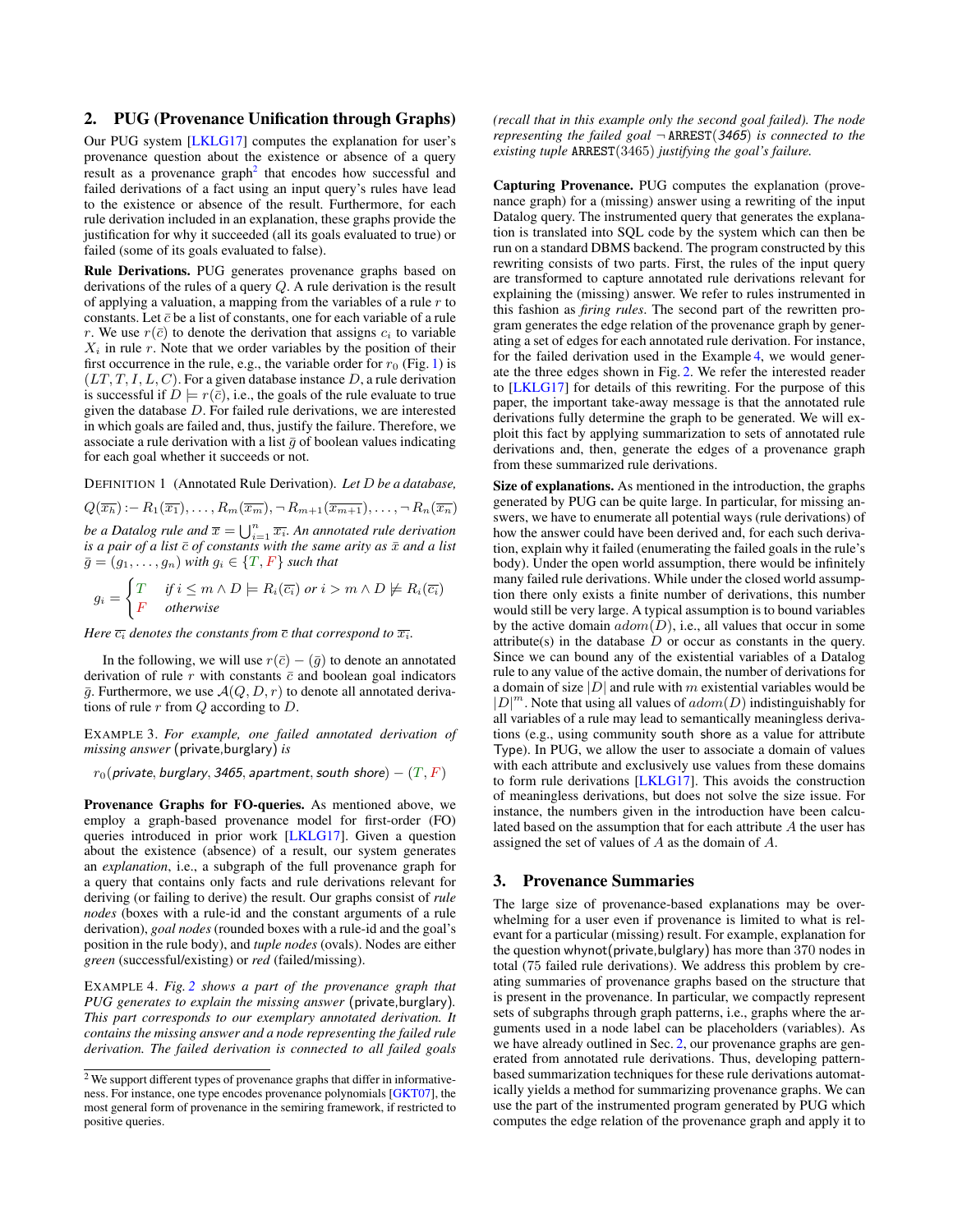<span id="page-3-0"></span>

Figure 4: Summarized explanation for why (public,assault)

the rule derivation patterns generated by summarization to generate summarized provenance graphs.

Derivation Patterns. Rule derivation patterns are rule derivations which in addition to constants may contain placeholders.

DEFINITION 2 (Derivation Pattern). *Let* D *be a database and* r *a rule with n variables.* A derivation pattern *is a list*  $\bar{e}$  *of length n where each*  $e_i$  ∈  $adom(D) \cup \{*\}$ *. We use*  $r(\bar{e})$  *to denote derivation pattern*  $\bar{e}$  *for rule*  $r$ *.* 

A derivation pattern represents the set of annotated rule derivations that *match* the pattern, i.e., all rule derivations that agree with the pattern's constants.

DEFINITION 3 (Pattern Matches). *Let* D *be a database,* Q *a query, and*  $r$  *a rule of Q. A derivation pattern*  $p = r(\bar{e})$  *for a rule* r *with* n *variables matches an annotated rule derivation*  $d = r(\bar{c}) - (\bar{g}) \in \mathcal{A}(Q, D, r)$  *written as*  $p \models d$  *iff* 

$$
\forall i \in \{1, \ldots, n\} : e_i = \ast \vee e_i = c_i
$$

*We define*  $\mathcal{M}(p) = \{d \mid p \models d\}$  *where Q and D are assumed to be clear from the context.*

For readability, we will often use variables instead of ∗ in a derivation pattern to denote which variable of a rule a placeholders corresponds to.

#### EXAMPLE 5. *Continuing with Example [4,](#page-2-3) recall that*

 $r_0$ (private, burglary, 3465, apartment, south shore) –  $(T, F)$ 

*is one failed derivation of missing answer* (private,burglary)*. There may exist many other similar derivations which can be compactly encoded using derivation patterns. For instance, the pattern*

 $r_0$ (private, burglary, I, L, south shore)

*represents all burglaries in south shore for any id and location.*

Given derivation patterns, we generate provenance graphs corresponding to these patterns.

EXAMPLE 6. *A summarized explanation for* why(public,assault) *using patterns is shown in Fig. [4.](#page-3-0) The summary explains query result* (public,assault) *- there are assaults in public places (some public location* L*) in community* new city *which have not led to an arrest. That is, the pattern represents the set of all derivations using rule*  $r_0$  *where community is new city, location is some location*  $\overline{L}$ *,* and the crime id is some I. Each derivation for a given  $I = c_1$  and  $L = c_2$  *represented by the pattern corresponds to the subgraph from the provenance with the structure shown in Fig. [4.](#page-3-0)*

Generating Candidate Patterns. Given the rule derivations in the provenance of a query, we can generate candidate patterns by replacing any subset of the constants in a rule derivation with placeholders (variables). For instance, some of the patterns we can create from  $r_0$ (private,burglary, 3465, apartment, south shore) are  $r_0$ (private,burglary, 3465, L, south shore),  $r_0$ (private, burglary, I, apartment, $C$ ), and so on. Note that we do not allow head variables  $(LT$  and  $T$  in our example) to be replaced with placeholders since the binding for these variables are provided by the user question. If we apply this process exhaustively, then this leads to an exponential number of patterns (in the number of variables of rules). As observed in  $[EGAG^+14]$  $[EGAG^+14]$ , there are several ways of how to limit the number of generated patterns, e.g., by only creating patterns from a sample of the rule derivations. We will explain how we incorporate sampling into the summarization process in Sec. [4.](#page-4-0)

**Selecting Top-k Patterns.** The set of rule derivations  $\mathcal{M}(p)$  represented by a pattern  $p$  for rule  $r$  may contain both derivations that belong to the provenance as well as derivations that are not in the provenance. To make this more concrete, we need to specify what is the set of rule derivations we consider for matching against a pattern and under which conditions is a rule derivation considered from this set to belong to the provenance. Given a why or whynot question  $Q(\bar{c})$ , we are only interested in derivations that agree with the constants of the user question. For example, for question why(public,assault), we are not interested in rule derivations that derivate another type of crime (e.g., a murder). That is, for evaluating how well a pattern summarizes provenance, we use a subset of  $\mathcal{A}(Q, D, r)$  containing all derivations that agree with the constants of the user questions (bind head variables to these contants). Let  $A(Q(\bar{c}), r)$  denote this set for a question  $Q(\bar{c})$ . We partition this set into two subsets (provenance and non-provenance). For a why question  $Q(\bar{c})$  and a rule r, all successful derivations of  $Q(\bar{c})$  using rule  $r$  are considered as provenance and all failed derivations of  $r$ deriving  $Q(\bar{c})$  as non-provenance. For a why-not question  $Q(\bar{c})$ , all derivations of the result using a rule  $r$  are failed. We summarize individual failure patterns independently since each failure pattern corresponds to a different subgraph structure in the provenance. For a failure pattern  $\bar{g}$ , we consider all rule derivations of  $Q(\bar{c})$  as provenance if they have the same failure pattern and as non-provenance otherwise. Note that if a Datalog query consists of multiple rules, then not all rules in the provenance of a user question may directly derive the user question's tuple. This is dealt with by propagating constants from the user question to related rules (for a description of how we propagate constants, see [\[LKLG17\]](#page-5-4)). The set of rule derivations is then determined based on the propagated constants. We use  $Prov(p)$  to denote the number of rule derivations in the provenance matched by a pattern p,  $NProv(p)$ to denote the number of derivations matched by pattern  $p$  that are not in the provenance, and  $TProv$  to denote the total number of derivations in the provenance. We use this notation to define the precision  $prec(p)$  and recall  $rec(p)$  of a pattern (with respect to a provenance question) in the usual way:

$$
prec(p) = \frac{Prov(p)}{Prov(p) + NProv(p)} \qquad rec(p) = \frac{Prov(p)}{TProv}
$$

Note that precision effectively measures what we have called correctness in the introduction (the fraction of matched derivations that belong to the provenance) and recall measure completeness (the fraction of derivations in the provenance matched by the pattern). We use the F-measure (geometric mean of the precision and recall) to select the top-k pattern(s) for each type of rule derivation which provides concise summaries. In our experience, it is essential to consider both precision and recall in the ranking since ranking by precision alone often leads to overly specific patterns (e.g., a pattern without placeholders) and ranking on recall alone leads to very generic patterns (e.g., a pattern with only variables plus constants from the user question). Investigating other quality measures for patterns is an interesting avenue for future work.

EXAMPLE 7. *Recall that a summary for* whynot(private,burglary) *is shown in Fig. [3](#page-1-1) and we summarize failed derivations independently for each failure pattern. Assume that the user requests the*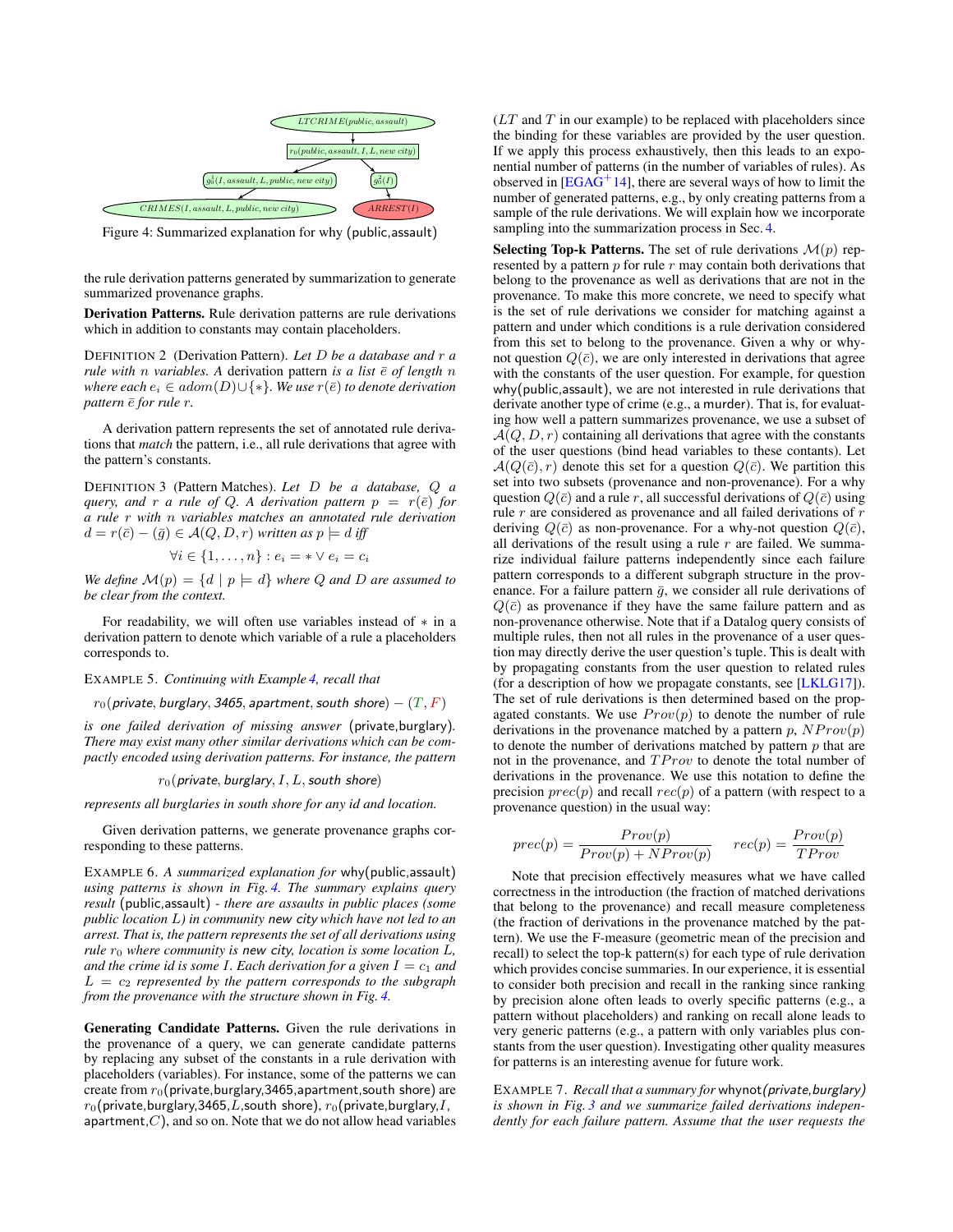*failure pattern* (T, F)*, i.e., where only the second goal is failed. That is, there exists a burglary in a private place that has led to an arrest. The intuitive meaning of this summary is that all the burglaries in private locations led to arrests (the graph contains a pattern*  $p_1 = r_0$ (private, burglary, I, L, south shore)). Pattern  $p_1$ *subsumes all derivations where the first goal succeeded (an existing burglaries), but the second goal failed (offender was arrested).* Assuming that  $prec(p_1) = 1$ , the summary unearths the fact that *all burglaries in private places in the community* south shore *led to arrests.*

### <span id="page-4-0"></span>4. Approximate Summarization

In Sec. [3,](#page-2-1) we have discussed how to generate summarized explanations for why and why-not questions. As mentioned in the introduction, we propose to use sampling to reduce the number of rule derivations we have to consider. Naturally, we would like to sample as early as possible in the process to avoid generating large intermediate results, e.g., the large set of failed derivations of a query result. Assume that a target sample size  $S$  is given as an input by the user (or automatically determined). The goal is to generate a sample of provenance and non-provenance that 1) contains representative patterns and 2) allows us to compute a close approximations of the real precision and recall of patterns. If it would be feasible to materialize the full set of derivations  $A(Q(\bar{c}), r)$  of a rule r, then randomly picking S derivations from this set would likely yield a representative sample. However, since we cannot materialize this set, picking a representative sample becomes more challenging. We would like the ratio between provenance and non-provenance in the sample to be similar to that ratio in  $A(Q(\bar{c}), r)$ . The total number of rule derivations  $|A(Q(\bar{c}), r)|$  only depends on the size of the domains assigned by the user to attributes. For instance, assume the user has assigned the active domain  $adom(D)$  as the domain for every attribute in the crime database and  $|adom(D)| = 10,000$ . Then, for a given why question, two of the 5 variables of rule  $r_0$  (Fig. [1\)](#page-0-1) are bound by the question. Thus, there are  $10,000^3$  rule derivations. As evident from this example, if we know the size of the active domain, then the number of derivations in  $A(Q(\bar{c}), r)$  can be computed as  $|adom(D)|$  to the power of the number of existential variables in rule  $r$ . We leave a formal analysis of approximation guarantees and sampling provenance for future work (e.g., in the spirit of [\[LWYZ16\]](#page-5-19)).

Why questions. We now first explain the remaining steps of our sample approach. For why questions, we can compute the ratio as follows: 1) we compute the provenance for the user question since it is of moderate size and determine its size (denoted as  $#Prov$ ). Let  $#NProv$  denote the size of the non-provenance. We know that  $|A(Q(\bar{c}), r)| = #Prov + #NProv$  and thus  $\#NProv = |\mathcal{A}(Q(\bar{c}), r)| - \#Prov$ . We get

$$
\frac{\#Prov}{\#NProv} = \frac{\#Prov}{|\mathcal{A}(Q(\bar{c}), r)| - \#Prov}
$$

Given a target sample size  $S$ , this ratio allows us to determine how much provenance and non-provenance we should sample. For nonprovenance, we still face the challenge that we want to create a sample of failed rule derivations without materializing the set of all failed rule derivations. Here, we can benefit from the fact that non-provenance for a why question is typically many orders of magnitude larger than provenance. Thus, derivations of a rule r sampled from the  $n$ -way crossproduct of the active domain where  $n$ is the number of existential variables in  $r$  will with high probability contain mostly non-provenance. Based on this observation, we devise the following method to create a sample of S tuples from the non-provenance: 1) we create *n* samples of size  $S + \delta$  and zip them into a single sample with  $S + \delta$  tuples with n attributes; 2) we check for each tuple whether it does correspond to a successful

<span id="page-4-1"></span>

Figure 5: Overview of the summarization process

rule binding. If yes, then we remove this tuple from the sample; 3) if the resulting sample contains more than  $S$  tuples, then we randomly delete tuples until the desired sample size is reached. If the sample contains less than  $S$  tuples, then to create additional tuples we repeat steps 1-3. Here,  $\delta$  should be chosen large enough that it is unlikely that we have to repeat steps 1-3. Note that this process can be implemented as SQL queries which produce the inputs to provenance graph generation and summarization. In fact, this is how we have implemented sampling in the PUG system.

Why-not questions. The process of sampling for why-not questions is analog. The main difference is that materializing all rule derivations that belong to the provenance is not feasible. Thus, we use sampling to estimate the ratio  $\frac{\# Prov}{\# N Prov}$ .

#### 5. Integrating Capture with Summarization

In this section, we explain how to integrate summarization techniques with PUG's provenance capture mechanism that we have introduced in prior work [\[LKLG17\]](#page-5-4). Summarization and sampling are fully integrated into PUG's rewrite-based provenance capture mechanism. Given a request to compute and summarize an explanation for a user question, we first construct a rewritten program that captures provenance and generates the edge relation of the provenance graph as described in [\[LKLG17\]](#page-5-4). We, then, add additional instrumentation to implement sampling, generate patterns and evaluate their precision and recall, and select the top-k patterns. The result of this instrumentation is fed into the rules created by PUG to generate the edge relation of the provenance graph. Fig. [5](#page-4-1) gives a high-level overview of the structure of the generated query. We, then, compile this query into SQL, evaluate it, and create a visualization of the summarized provenance graph.

# 6. Experiments

We have conducted a series of experiments to evaluate 1) the performance of combining sample-based summarization with provenance capture and 2) how sampling early in the process affects the quality of the produced summaries. We compare our sample-based approach (referred to as Sample Summarization from now on) with an approach that creates summaries over the full provenance and non-provenance (called Full from here on). Naturally, the F approach can only be applied to small instances because of the large number of rule derivations that it generates.

Setup. We use subsets of the Chicago crime dataset introduced in Example [1](#page-0-2) where Cx denotes a subset with x rows. For the performance experiment (Fig.  $6$ ), we compute summaries for the query COMMCRIME $(C, T)$ :  $-$  CRIMES $(I, T, L, C)$ ,  $\neg$ ARREST $(I)$  which computes types of crimes that have not led to arrests in a particular community. Provenance questions why(new city,assault) and whynot(south shore, assault) are used in this experiment. We allocated a maximum of 2-hours for each summary computation. Computations that did not finish within 2 hours are omitted from graphs. To evaluate pattern quality and the amount of errors in precision and recall that is introduced by sampling (Fig. [7\)](#page-5-20), we use the following query that returns types of crimes which did not lead to an arrest: EXISTCRIME $(T)$ : - CRIMES $(I, T, L, C)$ , ¬ARREST $(I)$ . All experiments were executed on a machine with 2 x 3.3Ghz AMD Opteron 4238 CPUs (12 cores in total) and 128GB RAM running Oracle Linux 6.4. We use the commercial DBMS X (name omitted due to licensing restrictions) as a backend.